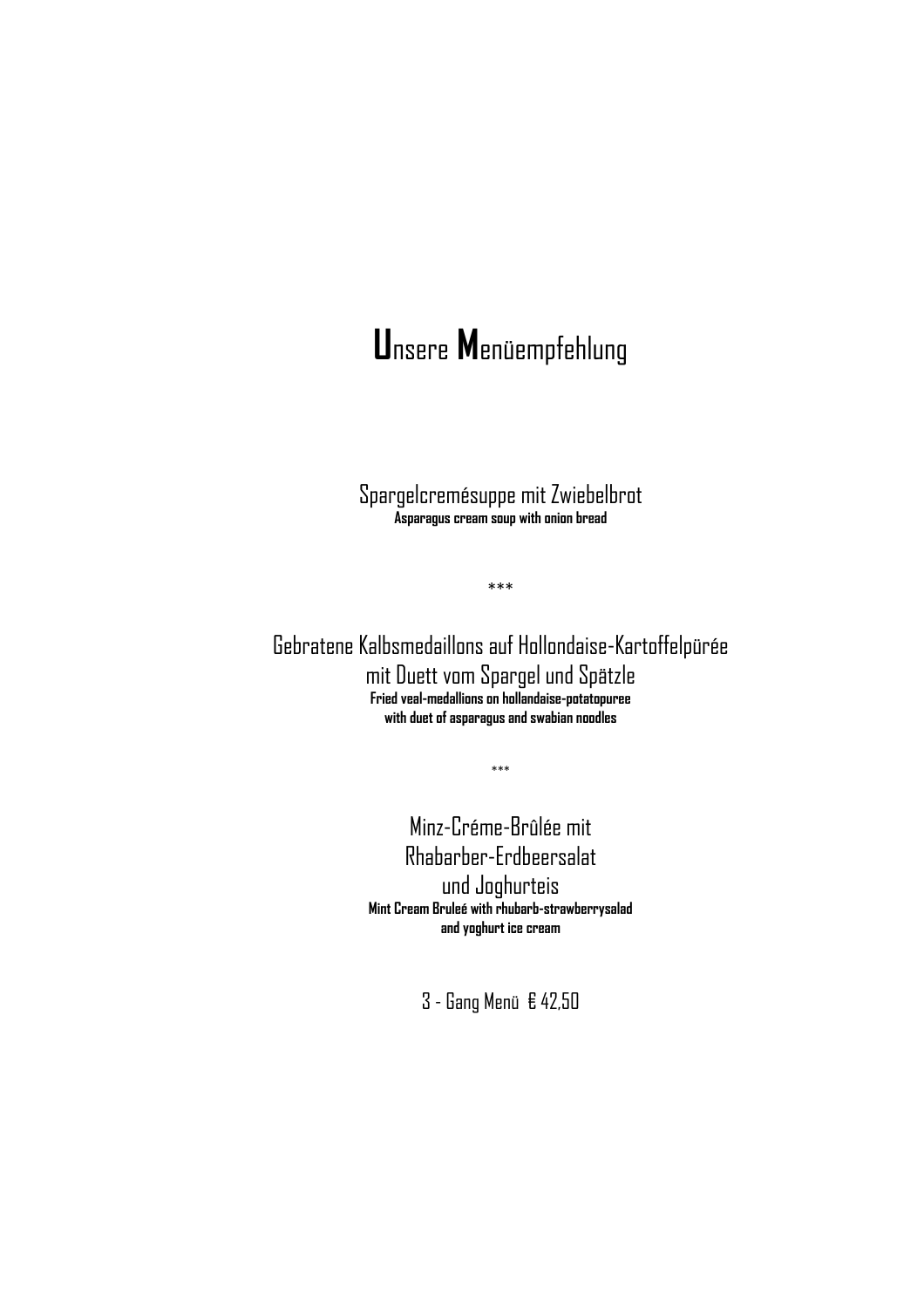## **S**uppen

| Spargelcremésuppe mit Zwiebelbrot<br>Asparagus cream soup with onion bread                              | £ 8.50 |
|---------------------------------------------------------------------------------------------------------|--------|
| Geeiste Gazpacho (kalte Andalusische Gemüsesuppe)<br>Gazpacho                                           | £ 8.50 |
| Rinder Consommé mit Flädle und Kalbstafelspitzwürfel<br>Beef consomme with flädle and veal boiled cubes | £ 8.50 |

# **S**alate & **V**orspeisen

| Gemischter Beilagensalat<br>Mixed side salad                                  | € 7,50  |
|-------------------------------------------------------------------------------|---------|
| Ackersalat mit weißem Spargel                                                 |         |
| Tomaten, Knoblauchbaguette und Kräuterdressing                                | €12,50  |
| Lambs lettuce with white asparagus<br>tomatoes, garlicbread and herbsdressing |         |
|                                                                               |         |
| Räucherlachscarpaccio mit Kapern,                                             | € 15,50 |
| Kaviar, rote Zwiebeln und Himbeeren                                           |         |
| Smoked salmon with capers,                                                    |         |
| caviar, red onions and raspberries                                            |         |

#### **R**ustikales

Cordon Bleu vom Schwein mit Bratkartoffeln € 18,50 und gemischtem Salat **Pork cordon bleu with fried potatoes and mixed salad**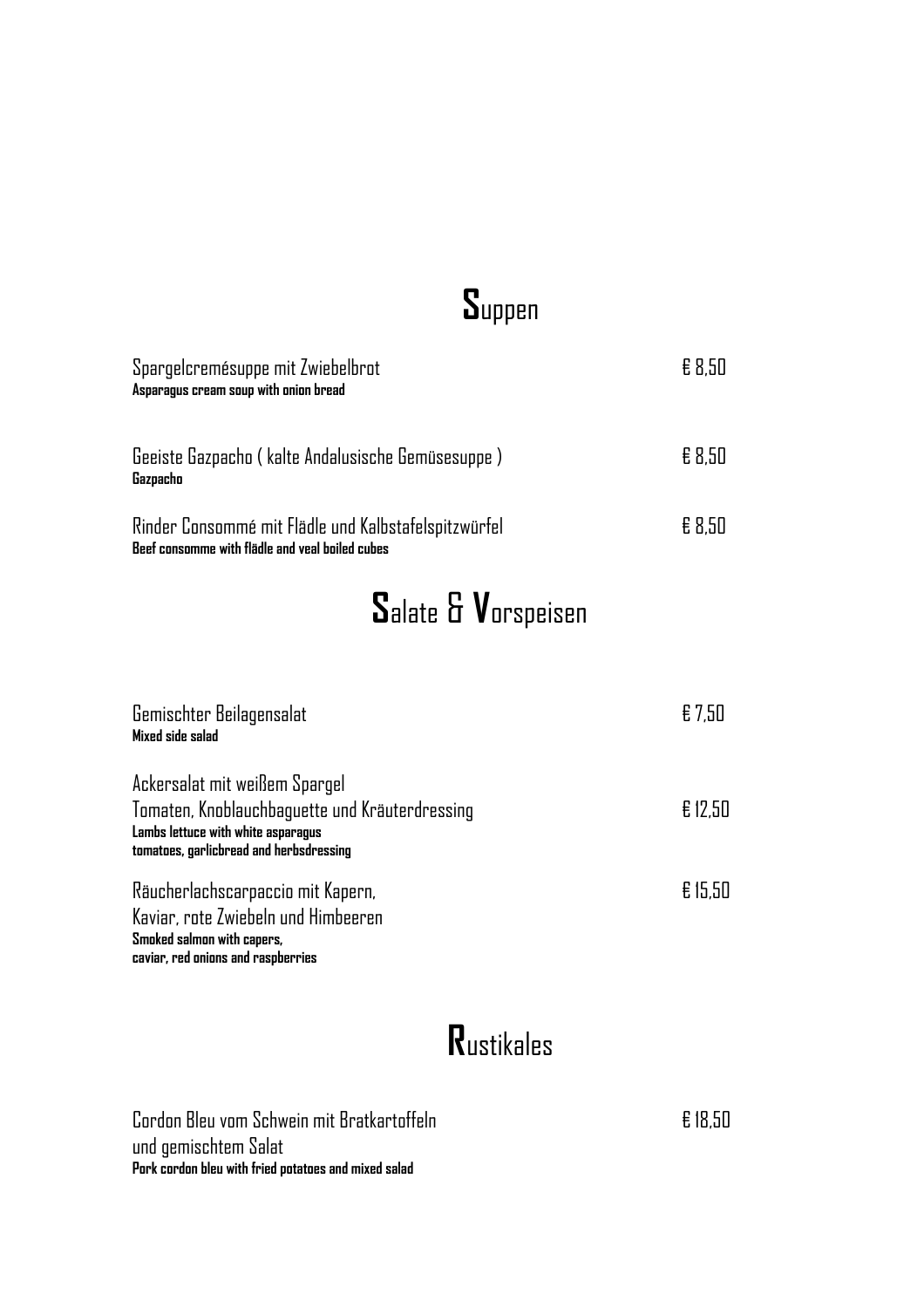#### Gerne empfehlen wir weitere Rustikale Spezialitäten fragen Sie unseren Service **We are happy to recommend other rustic specialties, ask our service**

# **H**auptgänge

| Schwäbischer Zwiebelrostbraten<br>mit saisonalem Gemüse und hausgemachten Spätzle<br>Swabian "Zwiebelrostbraten" Beef with onions<br>saisonal vegetables and homemade spaetzle                    | £ 25,50 |
|---------------------------------------------------------------------------------------------------------------------------------------------------------------------------------------------------|---------|
| Duett vom Maishähnchen (Brust und Roulade) mit Ratatouille<br>und Fettucini an Weißweinsauce<br>Duet of corn chicken (breast and roulade) with ratatouille<br>and fettucini with white wine sauce | € 22,50 |
| "Grillteller" (Rind Schwein Hähnchen Mini Nürnberger Dipkartoffeln und Dips)<br>"grilled plate" ( beef pork chicken mini sausage dip potatoes and dips )                                          | £ 23,50 |
| Lammhüfte mit Butterkartoffelgratin an Minzsauce und wildem Blumenkohl<br>Lamb hip with butter potato gratin with mint sauce and wild cauliflower                                                 | € 25,50 |
| Gebratene Kalbsmedaillons auf Hollandaise-Kartoffelpürée<br>mit Duett vom Spargel und Spätzle<br>Fried veal-medallions on hollandaise-potatoe puree<br>with duet of asparagus and swabian noodles | € 24.50 |
| Fischgerichte                                                                                                                                                                                     |         |
|                                                                                                                                                                                                   |         |

| Gefülltes Zanderfilet (Spinat und Tomaten) auf lauwarmen violetten Kartoffelsalat                        | E 74.50 |
|----------------------------------------------------------------------------------------------------------|---------|
| an grünem Spargel                                                                                        |         |
| Stuffed pike-perch fillet (spinach and tomatoes)<br>on lukewarm purple potato salad with green asparagus |         |
| Gebratener Lachs auf cremigen Tagliatelle mit Avocado Mango Salat                                        | £ 77.50 |

**Fried salmon on creamy tagliatelle with avocado mango salad**

## **V**egetarisch

Hausgemachte Gnocchi mit Basilikumpesto € 16,50 Tomaten, Ruccola und Parmesan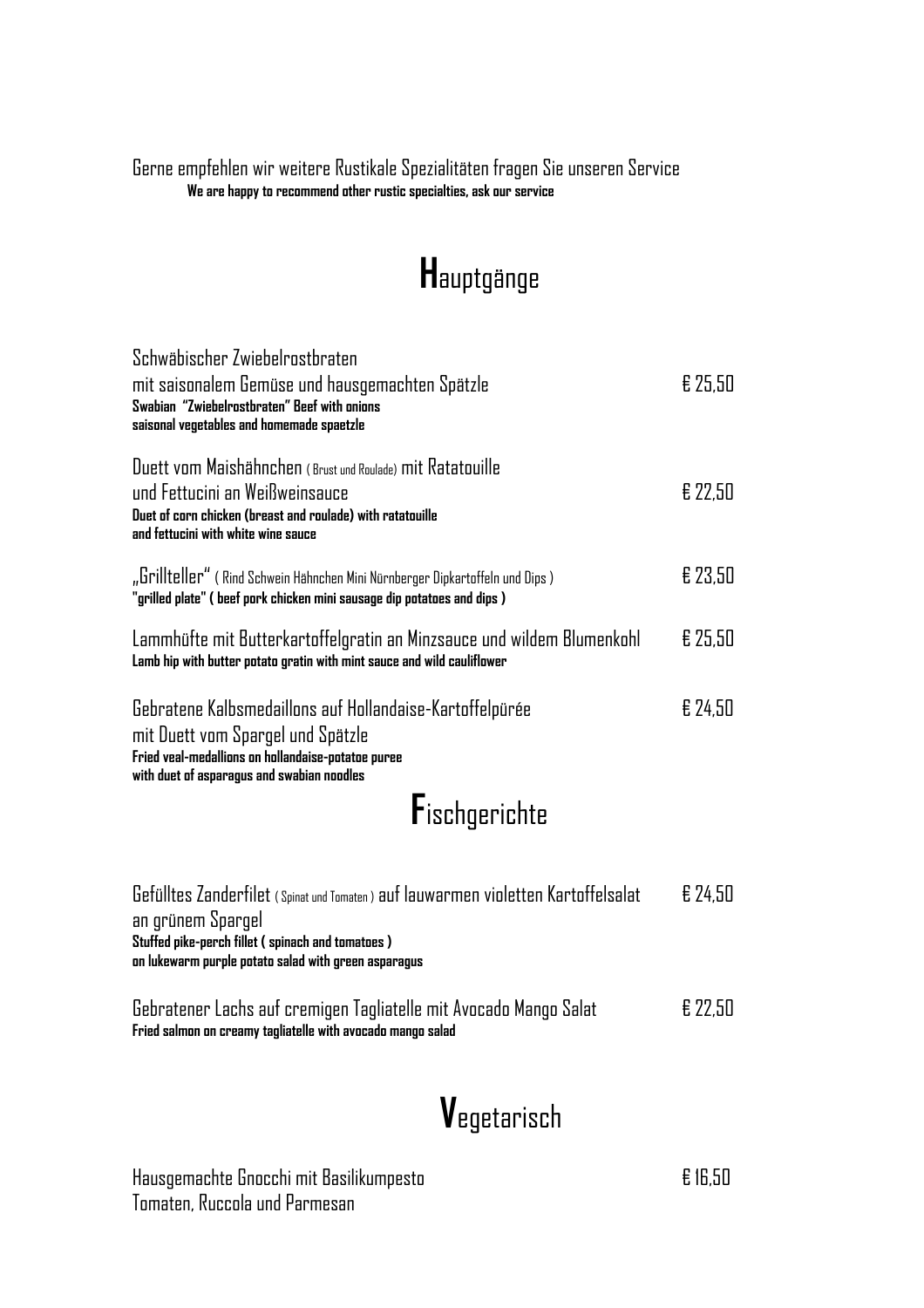## **Desserts**

| Frische Erdbeeren mit Schlagsahne und Pistazienmeringue<br>fresh strawberries with whipped cream and pistachiosmeringue                   | £ 8.50 |
|-------------------------------------------------------------------------------------------------------------------------------------------|--------|
| Minz-Créme-Brûlée mit Rhabarber-Erdbeersalat<br>und Joghurteis<br>Mint Cream Bruleé with rhubarb-strawberrysalad<br>and yoghurt ice cream | £9.50  |

### $E$ is

| <b>Cup Danmark</b><br>3 Kugeln Vanilleeis<br>mit heißer Schokoladensauce und Schlagsahne                    | $E$ 7,50 |
|-------------------------------------------------------------------------------------------------------------|----------|
| <b>Heiße Liebe</b><br>3 Kugeln Vanilleeis<br>mit heißer Himbeersauce und Schlagsahne                        | $E$ 7,50 |
| Fürst - Pückler - Eis<br>1 Kugel Schokoladeneis<br>I Kugel Erdbeereis<br>1 Kugel Vanilleeis und Schlagsahne | € 7,50   |

# Kaffee